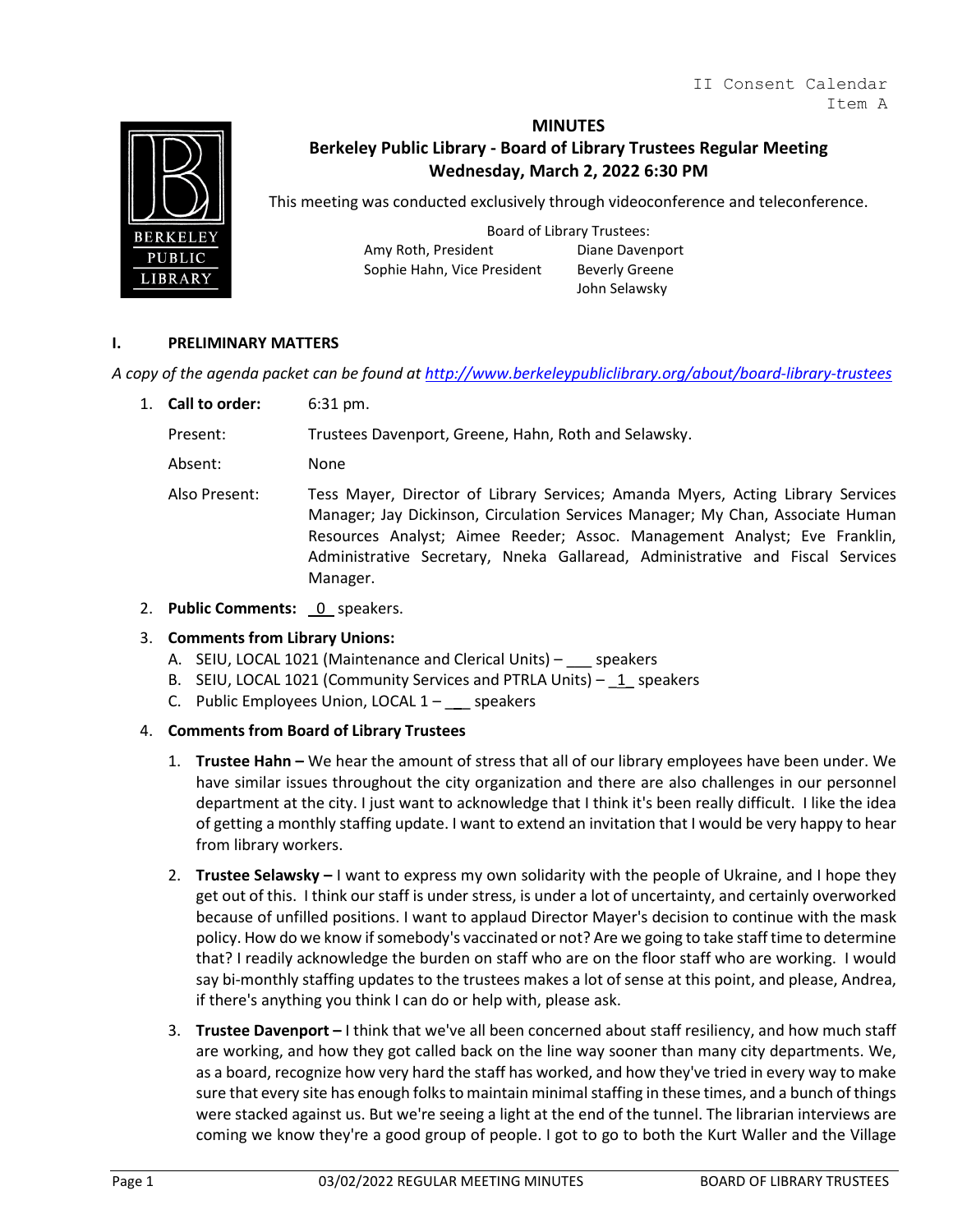Rhythms Drumming programs at South and at North and I was taken by both. I really want to thank the library for having such terrific programming.

- 4. **Trustee Greene –** I want to echo some of these comments here. Thank you Andrea for bringing that information forward, and for sharing it with us here at the at the meeting. I want to thank the library for the diverse programs that it's put on during the month of February for Black History month, and also for Chinese New Year.
- 5. **Trustee Roth –** We do know that people are under stress and working hard and it is tough. I can barely listen to the news anymore; it's Ukraine. it's COVID, it's climate change, it's the wild fires. It is hard for everybody. I'm not dismissing Andrea's comments at all, I think they're totally valid and it's something we really need to work on, and I think having a more frequent staff update is an excellent idea and a first step towards making that happen.

# **II. CONSENT CALENDAR**

**Action**: M/S/C Trustee Hahn / Trustee Davenport to adopt resolution #R22-012 to approve the consent calendar as presented.

**Vote**: Ayes: Trustees Davenport, Greene, Hahn, Roth and Selawsky. Noes: None. Absent: None. Abstentions: None.

# **A. Approve Minutes of the February 2, 2022 Regular Meeting**

**From**: Director of Library Services

**Recommendation**: Adopt a resolution to approve the minutes of the February, 2022 Regular Meeting of the Board of Library Trustees as presented.

## **Financial Implications**: None

**Contact**: Tess Mayer, Director of Library Services

**Action**: M/S/C Trustee Hahn / Trustee Davenport to adopt resolution #R22-013 to approve the minutes as presented.

**Vote**: Ayes: Trustees Davenport, Greene, Hahn, Roth and Selawsky. Noes: None. Absent: None. Abstentions: None.

## **B. Contract: AMS.Net**

**From:** Alicia Abramson, Library Information Systems Administrator

**Recommendation:** Adopt the resolution authorizing the Director of Library Services to execute a contract with AMS.Net for the purchase of network switches, installation and maintenance services utilizing the MERCED County Fast Open Contracts Utilization Services (FOCUS) program Contract No. 2021092 with AMS.Net as a purchasing vehicle, for the period beginning April 22, 2022 through April 30, 2025, for an amount not-to-exceed (NTE) \$200,000.

## **Financial Implications**: None

**Contact**: Alicia Abramson, Library Information Systems Administrator

**Action**: M/S/C Trustee Hahn / Trustee Davenport to adopt resolution #R22-014 to adopt the resolution authorizing the Director of Library Services to execute a contract with AMS.Net for the purchase of network switches, installation and maintenance services utilizing the MERCED County Fast Open Contracts Utilization Services (FOCUS) program Contract No. 2021092 with AMS.Net as a purchasing vehicle, for the period beginning April 22, 2022 through April 30, 2025, for an amount not-to-exceed (NTE) \$200,000. **Vote**: Ayes: Trustees Davenport, Greene, Hahn, Roth and Selawsky. Noes: None. Absent: None. Abstentions: None.

## **III. ACTION CALENDAR**

# **A. BOLT Agenda Topic Calendar**

**From**: Tess Mayer, Director of Library Services

**Recommendation**: Review and comment on Attachment 1, "BOLT Agenda Topic Calendar." Discuss proposed topics and identify topics not currently incorporated that should be included.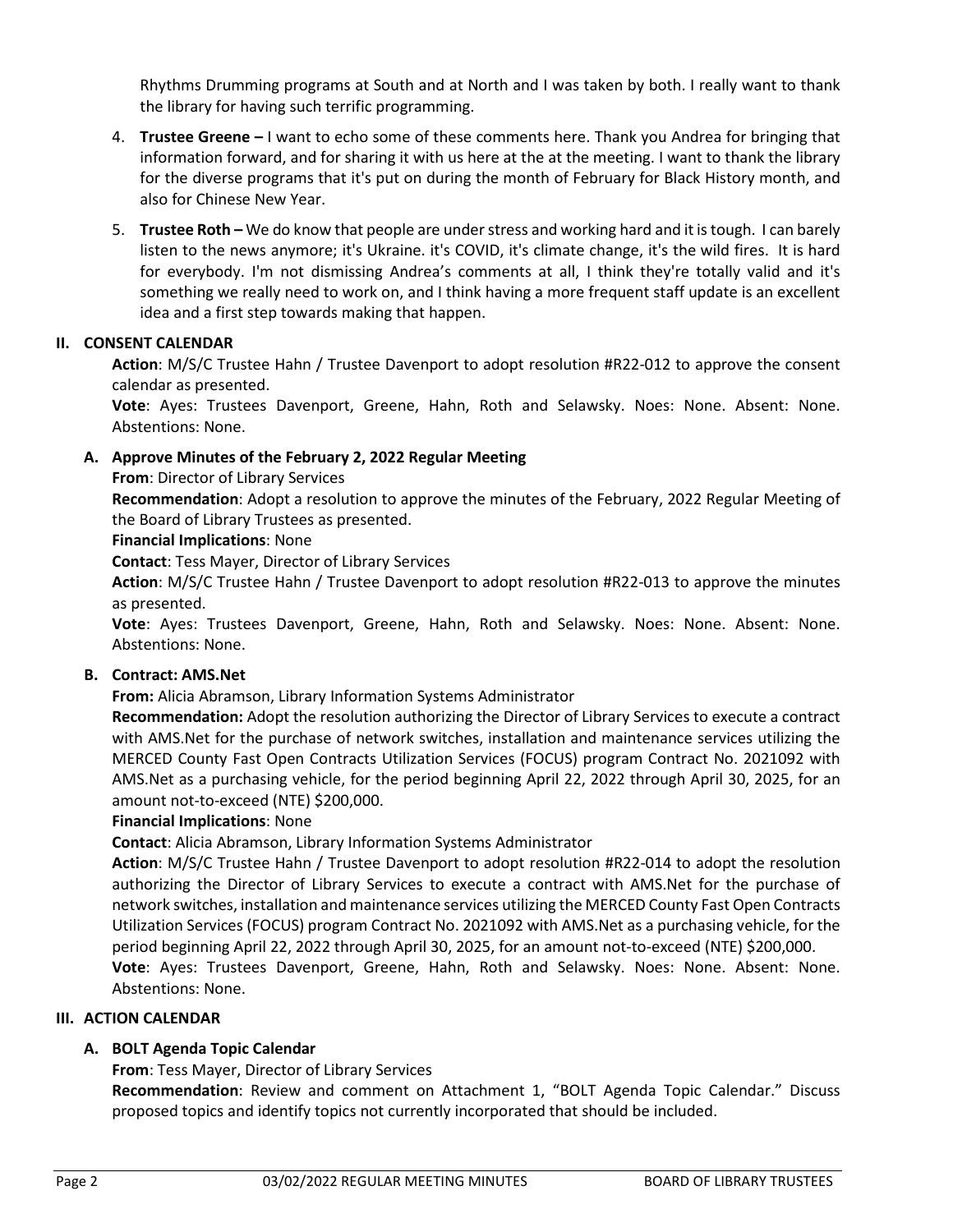**Financial Implications**: None **Contact**: Tess Mayer, Director of Library Services **Action:** No action taken.

#### **IV. INFORMATION CALENDAR**

#### **A. Claremont Branch Update**

**From:** Shani Leonards; Supervising Librarian at Claremont Branch. **Action:** Received

- **B. FYTD 2022 – 2nd Quarter YTD Budget Report and Budget Calendar From:** Nneka Gallaread, Administrative and Fiscal Services Manager **Action:** Received
- **C. Monthly Library Director's Report – Tess Mayer, Director of Library Services From:** Tess Mayer, Director of Library Services **Action:** Received

## **V. AGENDA BUILDING**

Next regular meeting will be held April 6, 2022. Future topics:

- Security Guards
- Budget Presentation in April
- Department Presentation in April
- Staffing Update in April

#### **VI. ADJOURNMENT**

Trustee Davenport motioned, Trustee Roth seconded to adjourn the meeting and go into Closed Session. Vote: Ayes: Trustees Davenport, Greene, Hahn, Roth and Selawsky. Noes: None. Absent: None. Abstentions: None.

Adjourned at 8:27 PM.

#### **VII. CLOSED SESSION –**

The Board will convene in Closed Session pursuant to California Government Code Section 54957(b) for discussion and possible action regarding:

# **A. Continuation of Public Employee Performance Evaluation (Pursuant to Government Code Section 54957)**

Title of position being evaluated: Director of Library Services

Trustee Selawsky motioned, Trustee Hahn seconded to submit documentation that the Trustees completed pertaining to the Director of Library Services' performance evaluation in their personnel file, permitting the inclusion of a Director's statement in reference to the evaluation.

Vote: Ayes: Trustees Davenport, Greene, Hahn, Roth and Selawsky. Noes: None. Absent: None. Abstentions: None.

#### **VIII. ADJOURNMENT**

Trustee Selawsky motioned, Trustee Davenport seconded to adjourn the meeting.

Vote: Ayes: Trustees Davenport, Greene, Hahn, Roth and Selawsky. Noes: None. Absent: None. Abstentions: None.

Adjourned at 8:48 PM.

This is to certify that the foregoing is a true and correct copy of the minutes of the regular meeting of March 2, 2022 as approved by the Board of Library Trustees

 $1/|s|/$   $\qquad \qquad$